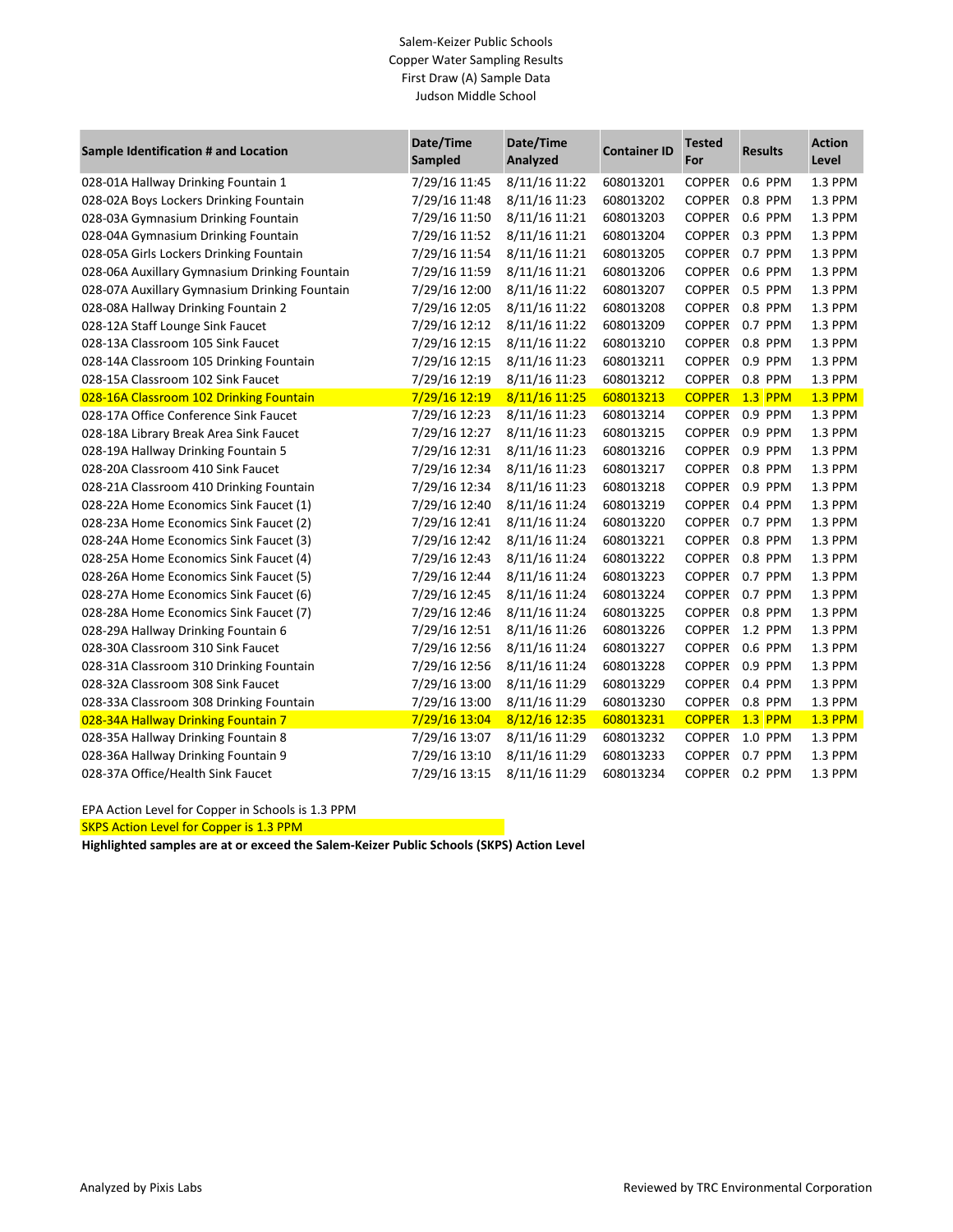### Salem-Keizer Public Schools Copper Water Sampling Results Flushed (B) Sample Data Judson Middle School

| Sample Identification # and Location    | Date/Time<br><b>Sampled</b> | Date/Time<br><b>Analyzed</b> | <b>Container ID</b> | <b>Tested</b><br>For | <b>Results</b> | <b>Action</b><br>Level |
|-----------------------------------------|-----------------------------|------------------------------|---------------------|----------------------|----------------|------------------------|
| 028-16B Classroom 102 Drinking Fountain | 7/29/16 12:20 8/25/16 11:18 |                              | 608231501           |                      | COPPER 0.5 PPM | 1.3 PPM                |
| 028-34B Hallway Drinking Fountain 7     | 7/29/16 13:05               | 8/26/16 11:49                | 608231502           |                      | COPPER 1.1 PPM | 1.3 PPM                |

EPA Action Level for Copper in Schools is 1.3 PPM

SKPS Action Level for Copper is 1.3 PPM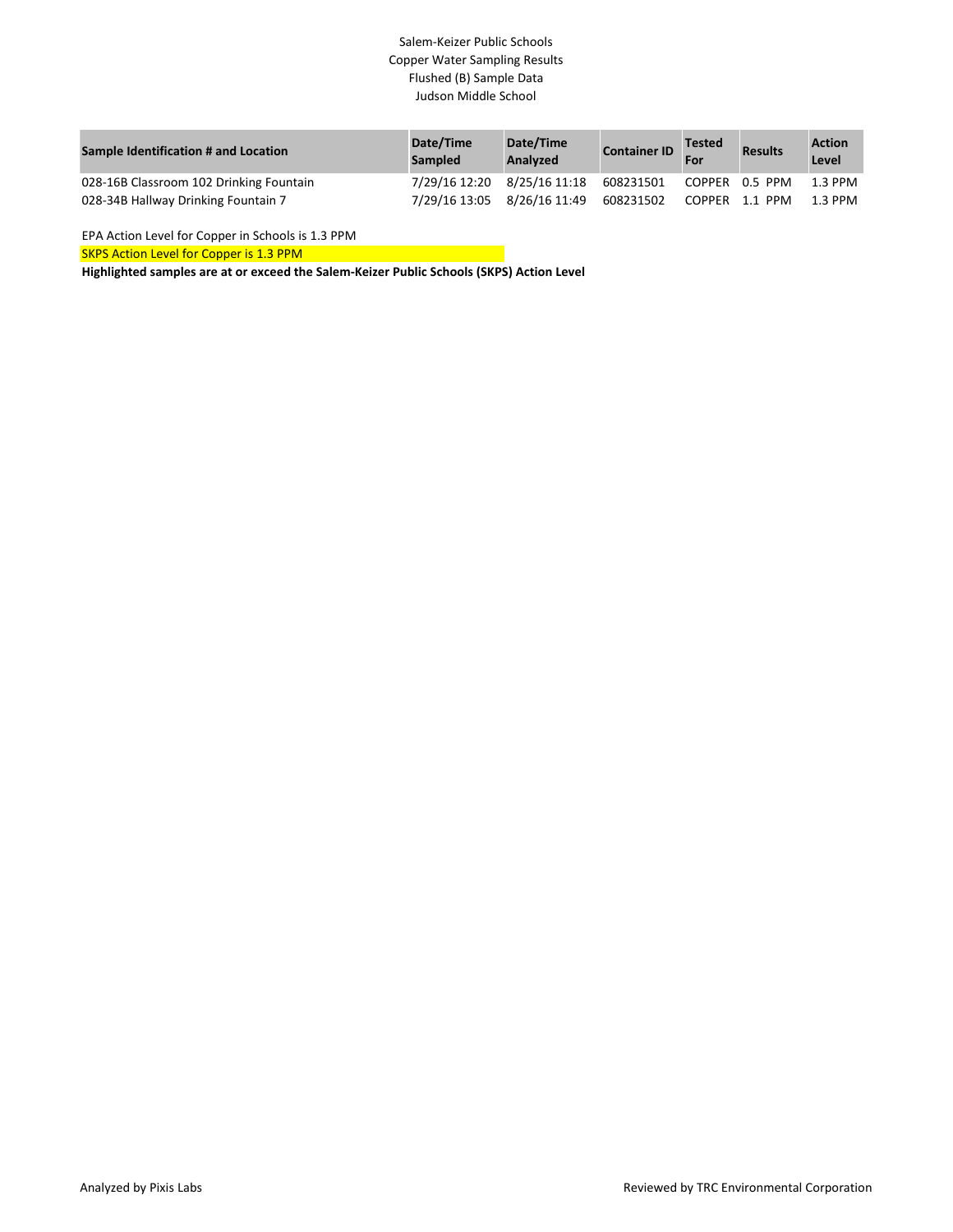# Salem-Keizer Public Schools Copper Water Sampling Results First Draw (A) Sample Data Judson Middle School

| Sample Identification # and Location | Date/Time<br>Sampled     | <b>Date Analyzed</b> | <b>Container ID</b> | <b>Tested</b><br>For | <b>Results</b> | <b>Action</b><br>Level |
|--------------------------------------|--------------------------|----------------------|---------------------|----------------------|----------------|------------------------|
| 028-09A Cafeteria Drinking Fountain  | 9/22/20165:309/27/2016   |                      | 57947               | COPPER 1.8 PPM       |                | $1.3$ PPM              |
| 028-10A Hallway Drinking Fountain #3 | 9/22/2016 5:32 9/27/2016 |                      | 57948               | COPPER 2.0 PPM       |                | $1.3$ PPM              |
| 028-11A Hallway Drinking Fountain #4 | 9/22/2016 5:34 9/27/2016 |                      | 57949               | COPPER 1.6 PPM       |                | $1.3$ PPM              |

EPA Action Level for Copper in Schools is 1.3 PPM

SKPS Action Level for Copper is 1.3 PPM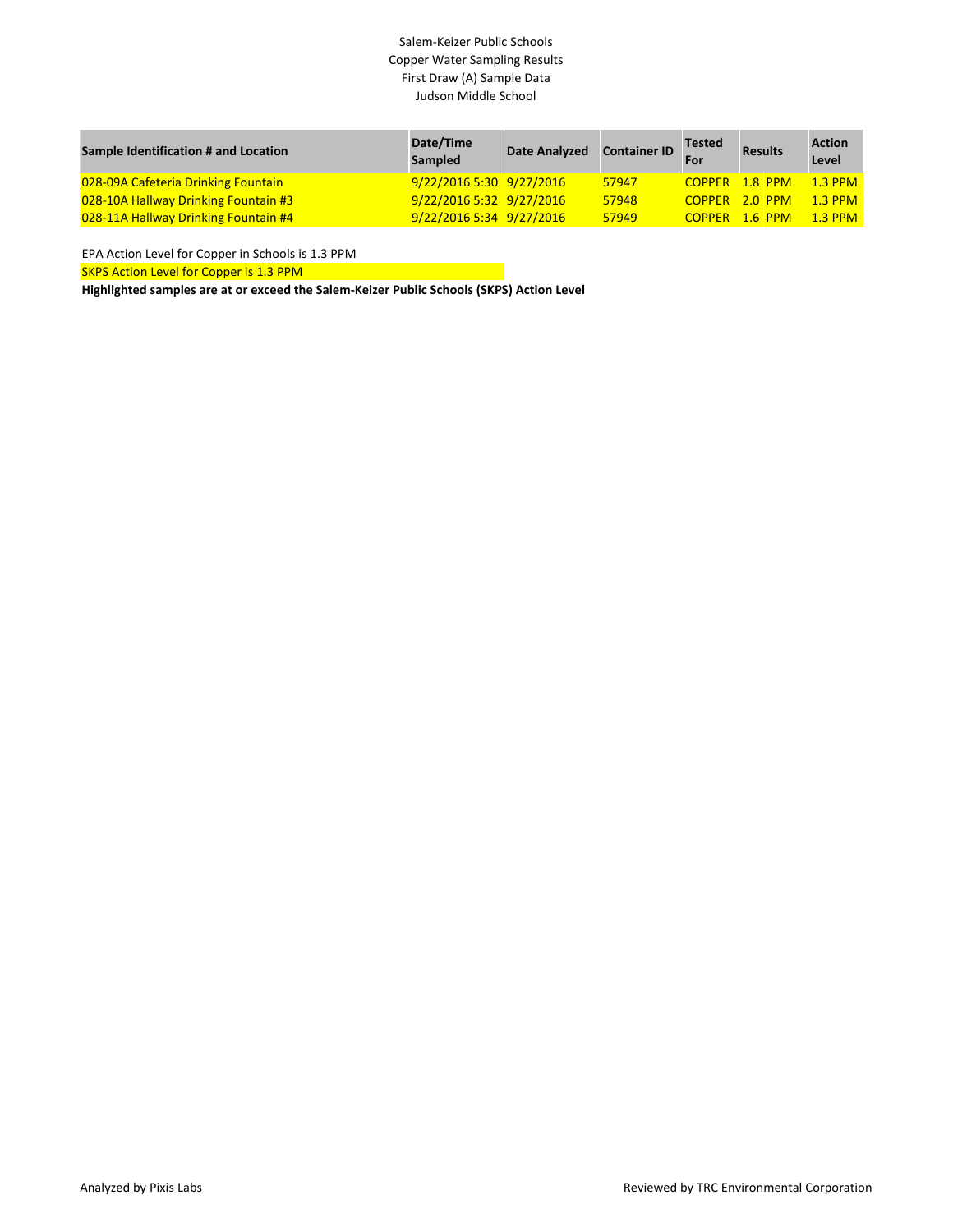# Salem-Keizer Public Schools Copper Water Sampling Results Flushed (B) Sample Data Judson Middle School

| Sample Identification # and Location | Date/Time<br><b>Sampled</b> | Date<br><b>Analyzed</b> | <b>Container</b><br>ID | <b>Tested</b><br>For | <b>Results</b> | <b>Action</b><br>Level |
|--------------------------------------|-----------------------------|-------------------------|------------------------|----------------------|----------------|------------------------|
| 028-09B Cafeteria Drinking Fountain  | 9/22/2016 5:31 10/18/2016   |                         | 62710                  | <b>COPPER</b>        | $1.7$ PPM      | $1.3$ PPM              |
| 028-10B Hallway Drinking Fountain 3  | 9/22/2016 5:33 10/18/2016   |                         | 62711                  | <b>COPPER</b>        | $1.9$ PPM      | <b>1.3 PPM</b>         |
| 028-11B Hallway Drinking Fountain 4  | 9/22/2016 5:35 10/18/2016   |                         | 62712                  | <b>COPPER</b>        | $1.2$ PPM      | 1.3 PPM                |

EPA Action Level for Copper in Schools is 1.3 PPM

SKPS Action Level for Copper is 1.3 PPM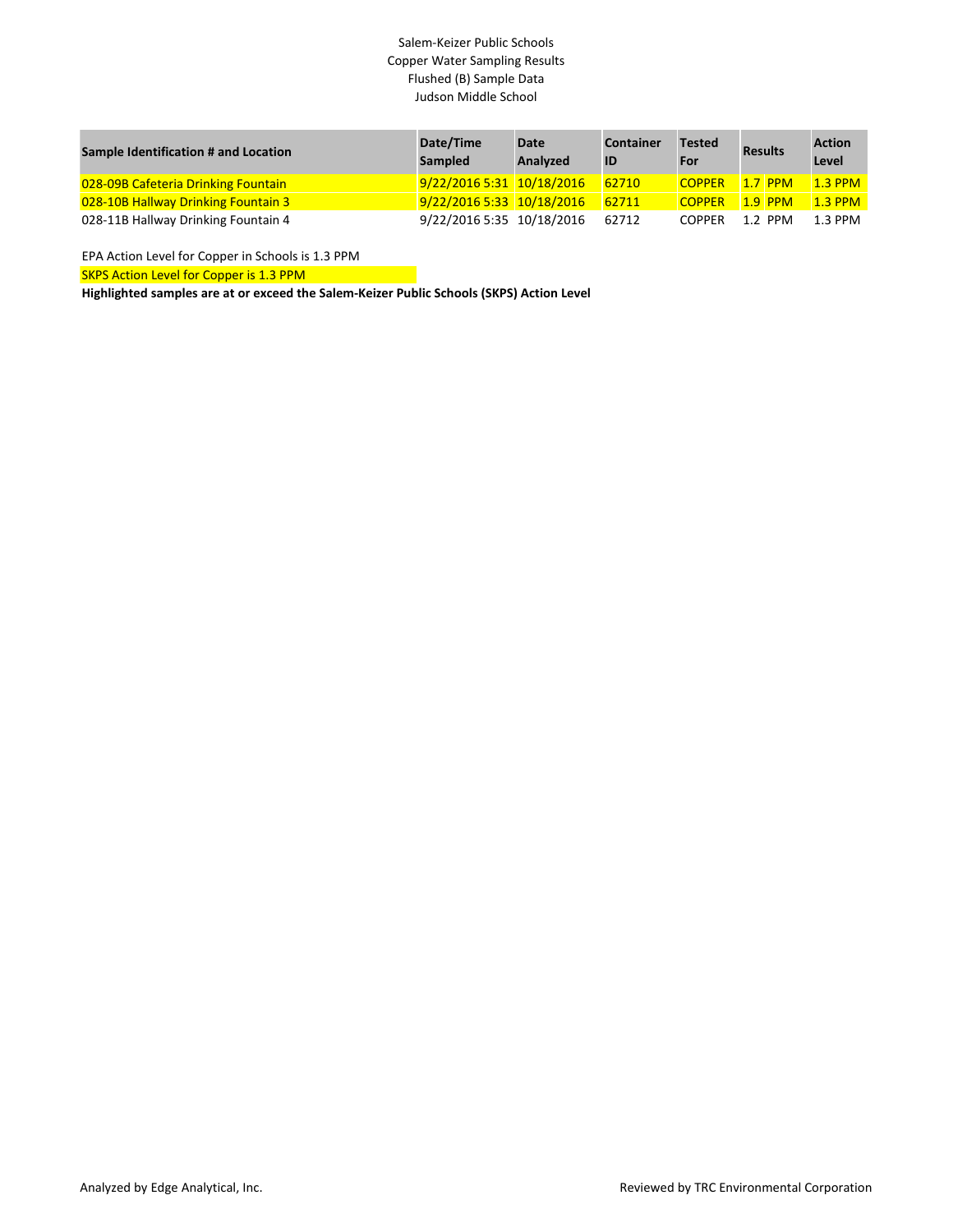# Salem-Keizer Public Schools Copper Water Sampling Results First Draw (C) Sample Data Judson Middle School

| Sample Identification # and Location    | Date/Time<br><b>Sampled</b> | Date Analyzed Container ID |       | <b>Tested</b><br>For | <b>Results</b> | <b>Action</b><br>Level |
|-----------------------------------------|-----------------------------|----------------------------|-------|----------------------|----------------|------------------------|
| 028-16C Classroom 102 Drinking Fountain | 9/29/2016 5:58 10/3/2016    |                            | 59454 |                      | COPPER 1.0 PPM | 1.3 PPM                |
| 028-34C Hallway Drinking Fountain 7     | 9/29/2016 6:07 10/4/2016    |                            | 59455 |                      | COPPER 1.2 PPM | 1.3 PPM                |

EPA Action Level for Copper in Schools is 1.3 PPM

SKPS Action Level for Copper is 1.3 PPM